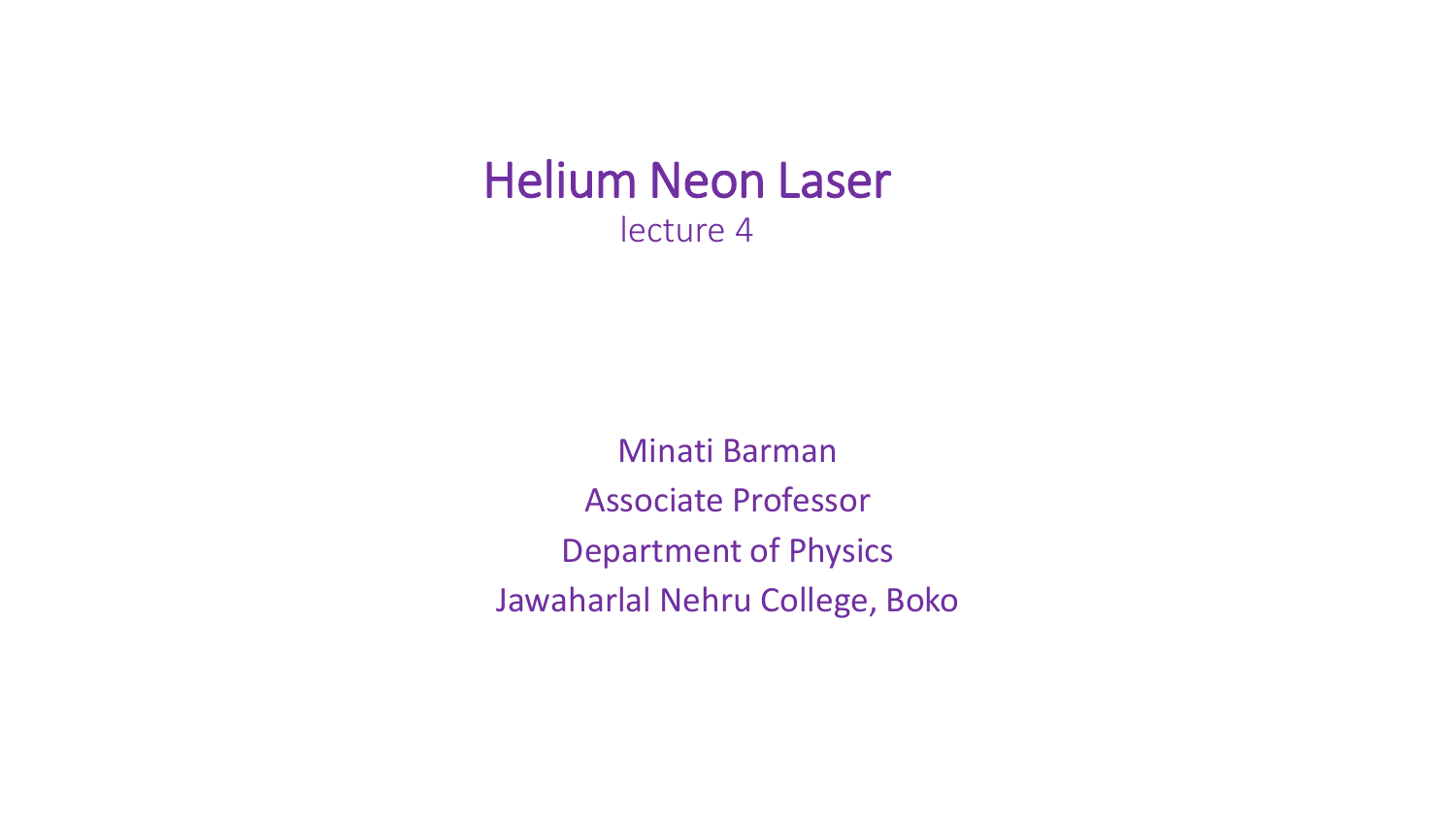### Helium-Neon laser

Helium-Neon Laser is the first gas Laser developed by Ali Javan and his co-workers in1961.

Helium-neon lasers are the most popular continuous wave (CW) laser. It is a four level laser.The first He-Ne laser emitted infrared at 1.15  $\mu$ m.

Later on a numbers of Neon transitions were investigated to achieve population inversion and it was found that the 632.8 nm line has highest gain in visible region of the spectrum.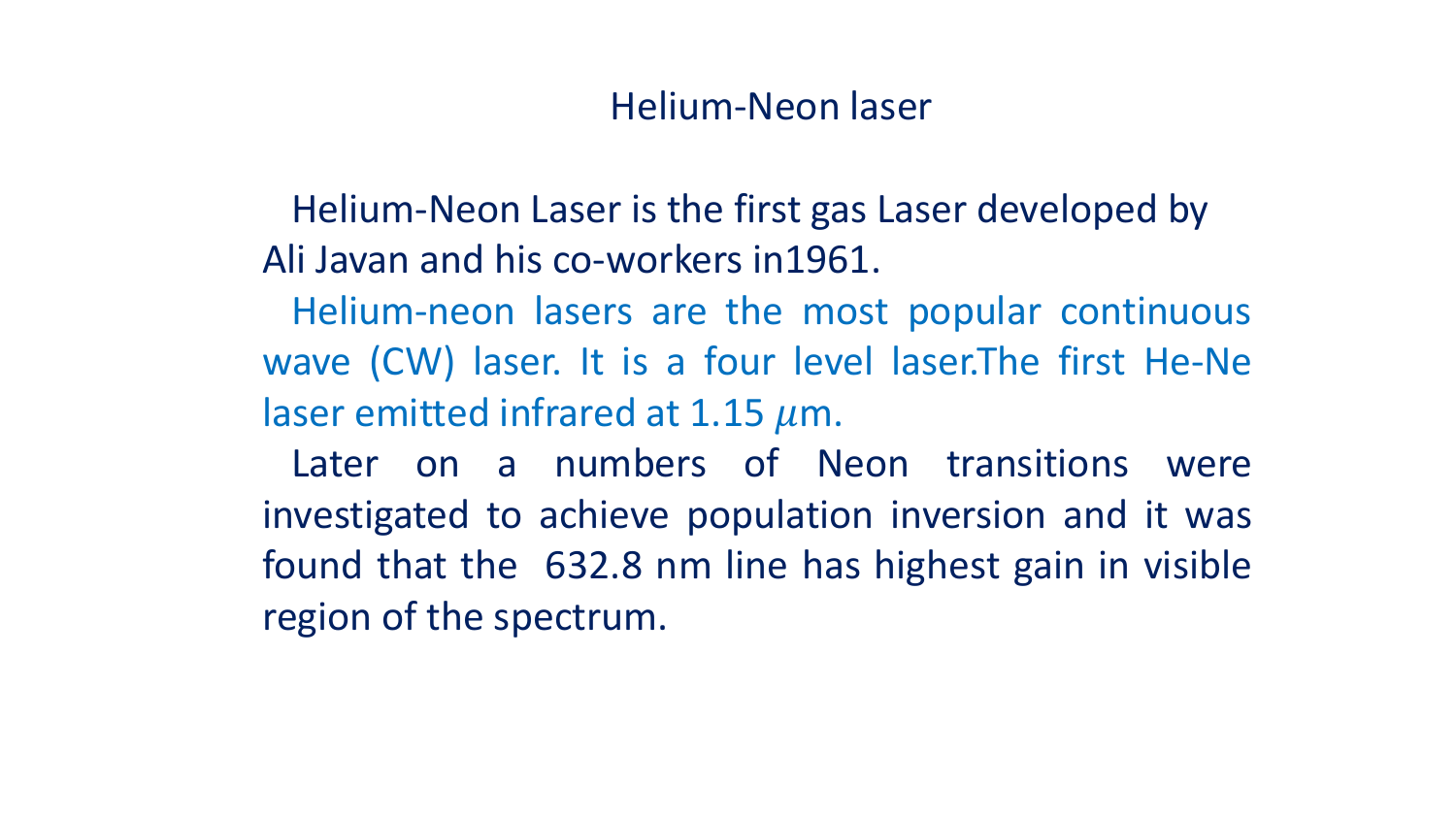# **Construction of Helium-neon laser :**

The helium-neon laser is a long narrow discharge tube which is made of quartz glass.

It consists of three essential components:

- i. Pump source (high voltage power supply)
- ii. Gain medium (laser glass tube or discharge glass tube)
- iii. Resonating cavity

## **Pump source:**

In Helium Neon Gas laser a high voltage dc power supply of about 2 to 4 KV is used as pumping source. This high voltage source supplies dc current of 3 to 20 mA through the gas mixture of helium and Neon.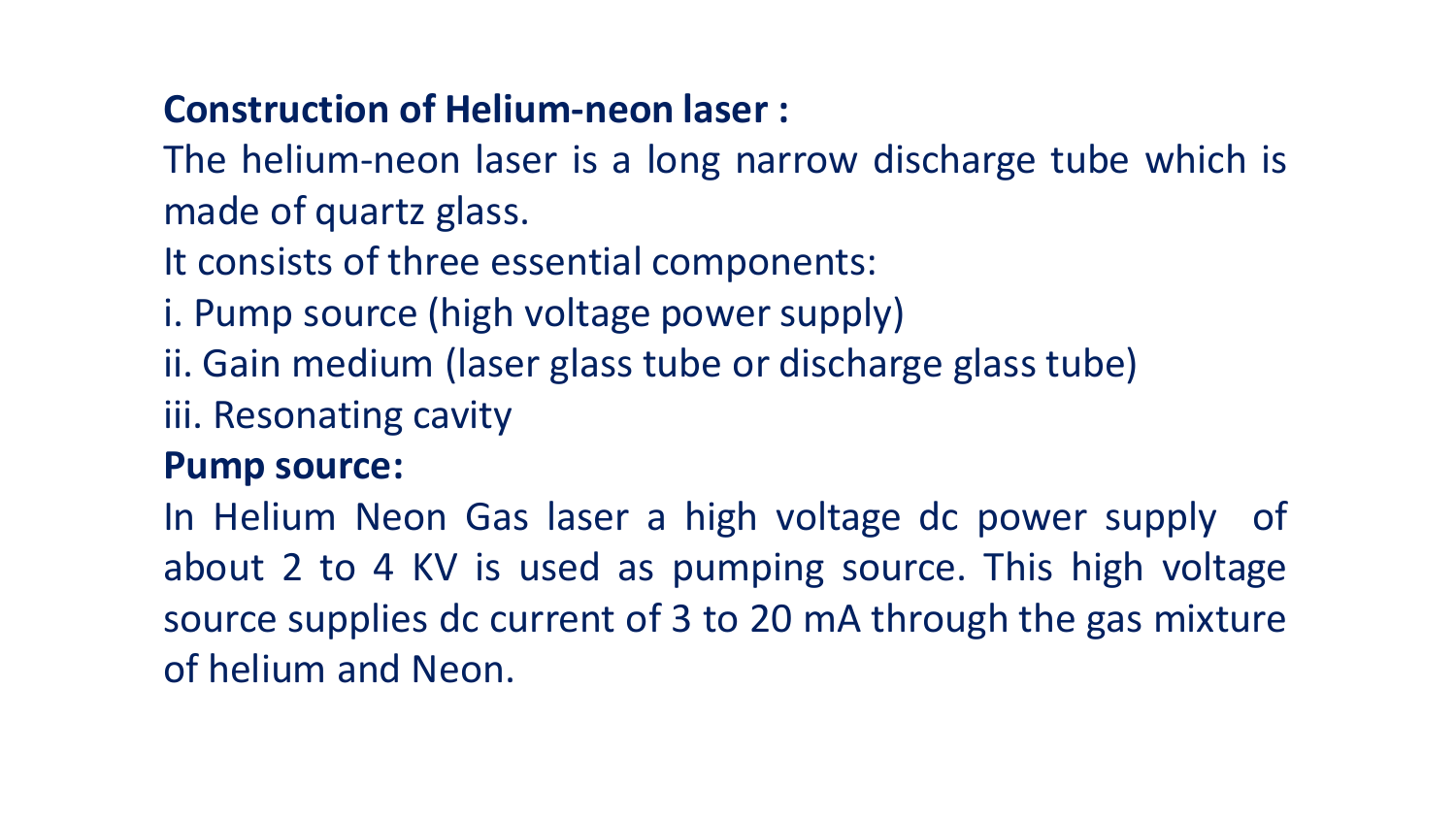# **Gain medium:**

In this laser helium and neon gas is mixed in a ratio 10:1 and is used as a gain medium. The mixture of helium and neon gas contained in glass tube so that the partial pressure of helium is 1 mbar whereas that of neon is 0.1 mbar.

The end windows of the tube are made optically flat and set at Brewster's angle to make the output light polarised.

## **Resonating system:**

The resonating system of the He Ne laser consists of two concave mirrors, one fully reflector and other partial reflector. The fully silvered mirror will completely reflect the light whereas the partially silvered mirror will reflect most part of the light but allows some part of the light to produce the laser beam.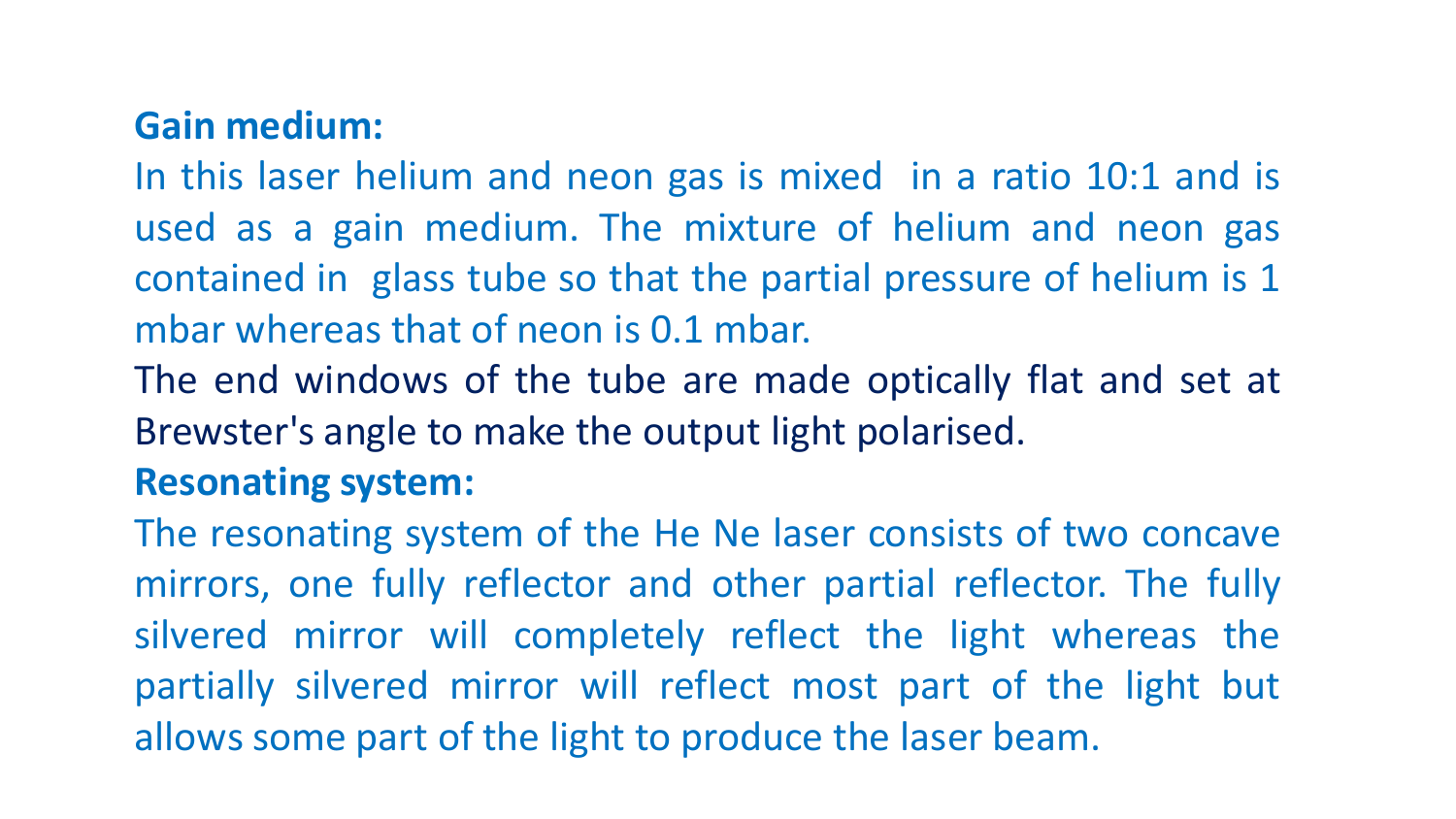#### **Experimental arrangement of He NE laser**

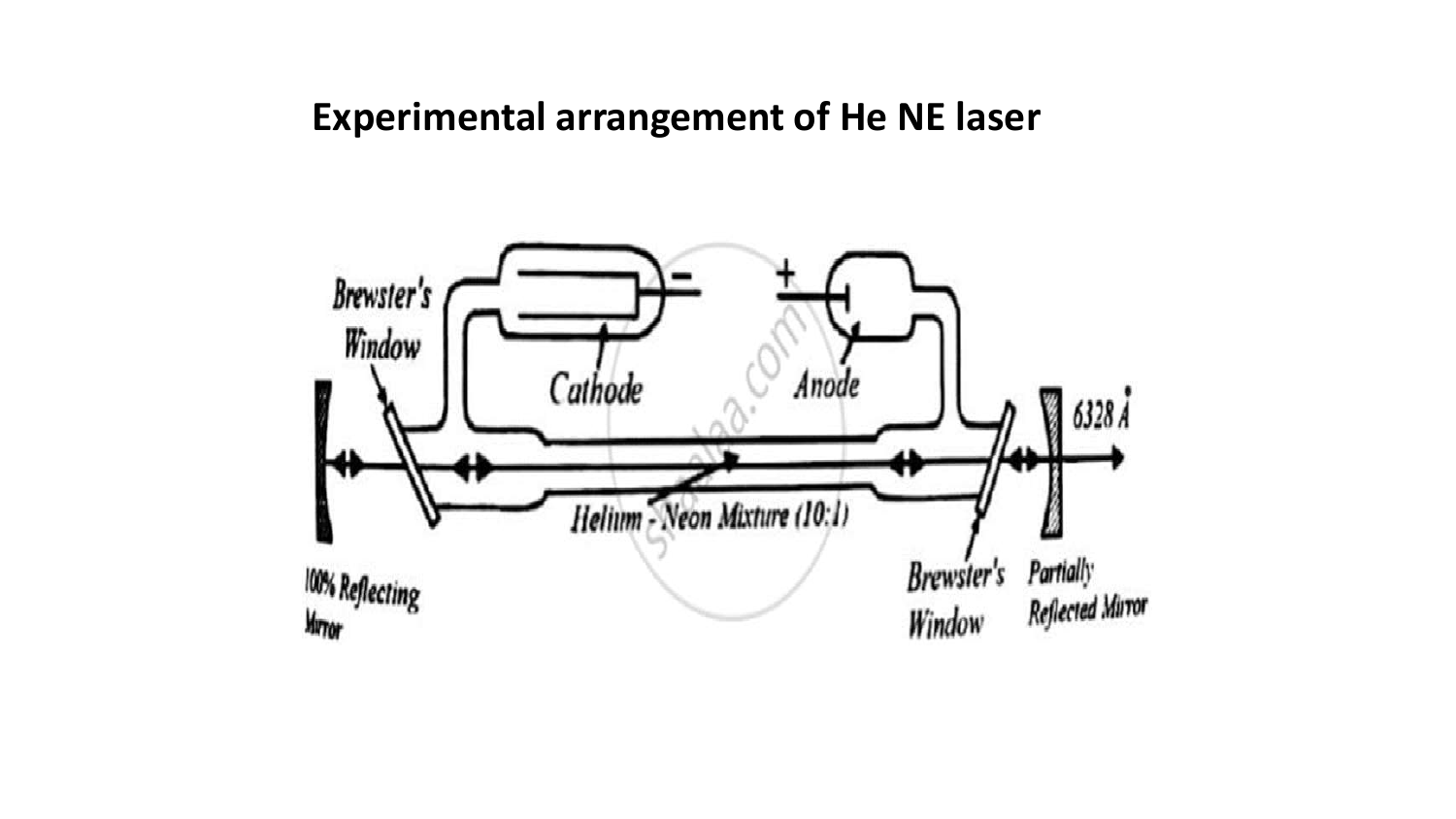### **Working of He Ne laser:**

When current flows through the gas, the energetic electrons transfer some of their energy to the helium atoms.

As a result, the helium atoms in the ground state gain enough energy and jump to the excited states2<sup>1</sup>s of energy 20.16 and  $2<sup>3</sup>$ s level of energy 19.81 eV which is a close approximate to the energy of metastable states of Neon.

After that He atoms transferred their energy to the Ne atoms which are at ground state and excite them to the metastable states 3s and 2s and helium atoms come down to the ground state. This process is repeated so it is called as resonant energy transfer mode.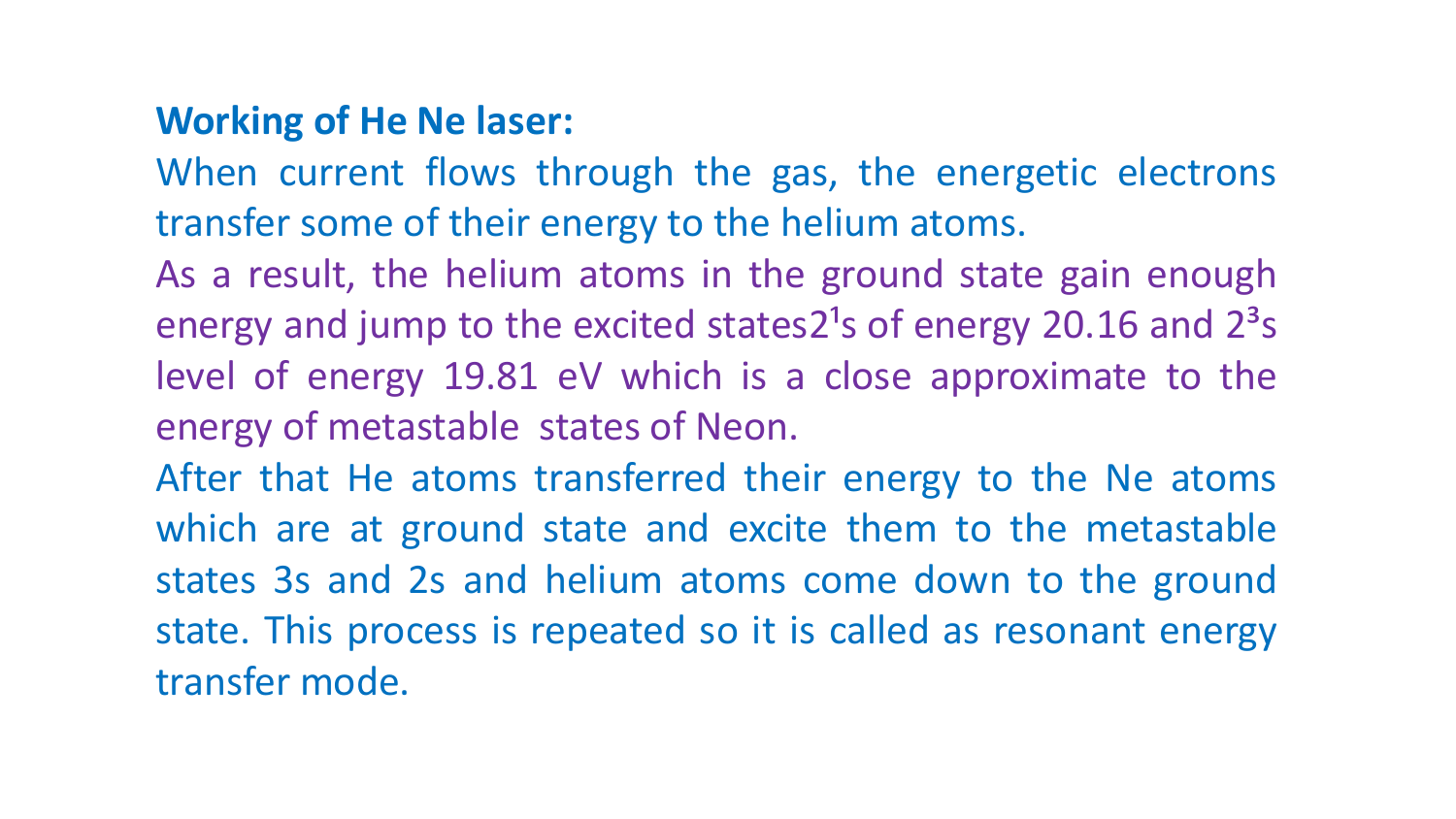### Energy level diagram of He and Ne for lasing action

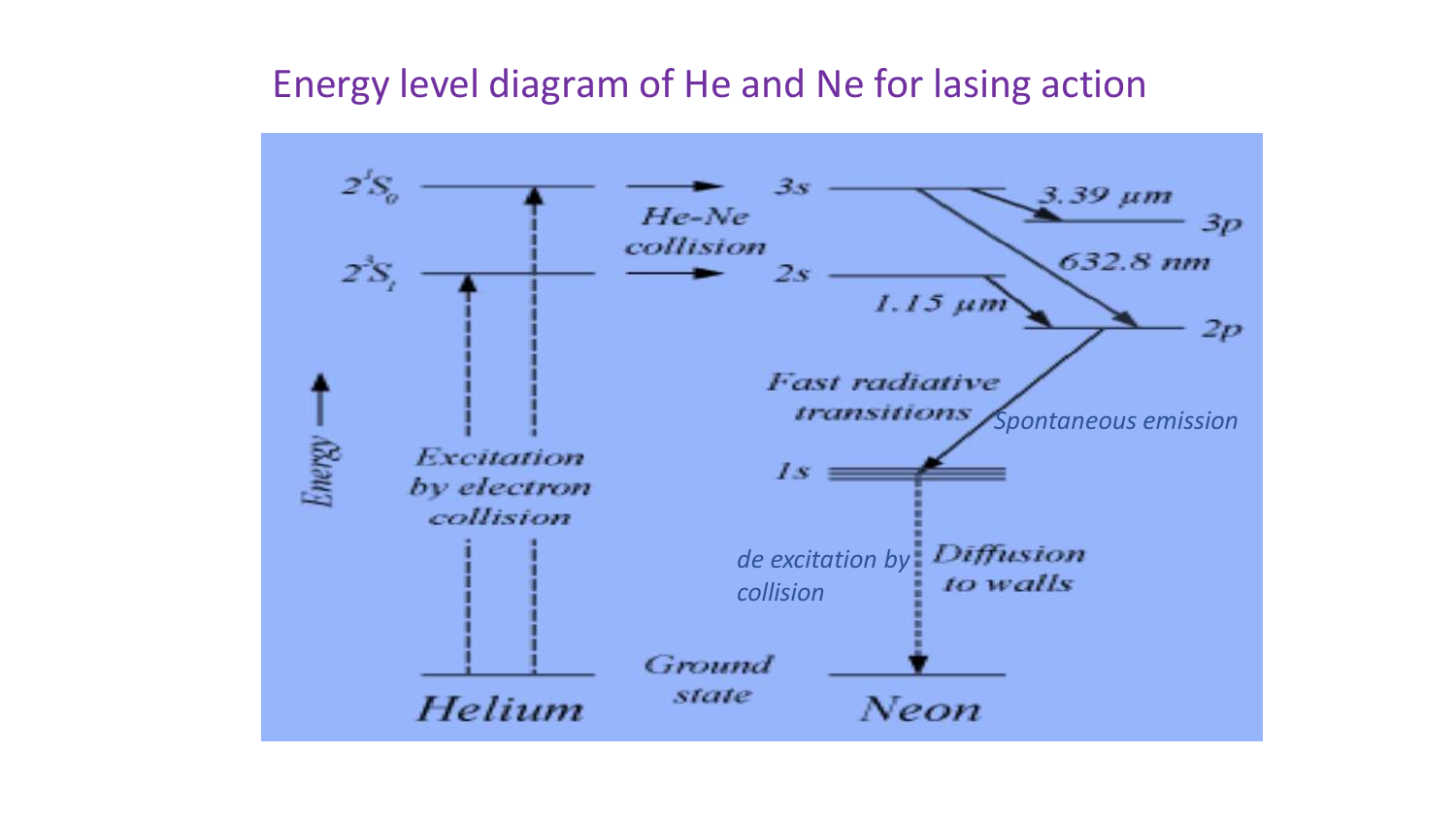Since 3s and 2s are metastable states for neon atoms, so it

quickly attain population inversion. After some period, the metastable states electrons of the neon atoms will spontaneously fall into the next lower energy states by releasing photons. This is called spontaneous emission. Random photons emitted spontaneously set stimulated emission and coherent radiation is produced.

For transition of the neon atoms from upper 3s to 2p level generates radiation of wavelength  $3.39 \mu m$  and 2s to 2p generates wavelength of 6328 A°. Also the transition from 2s to 2p gives wavelength of 1.15  $\mu$ m.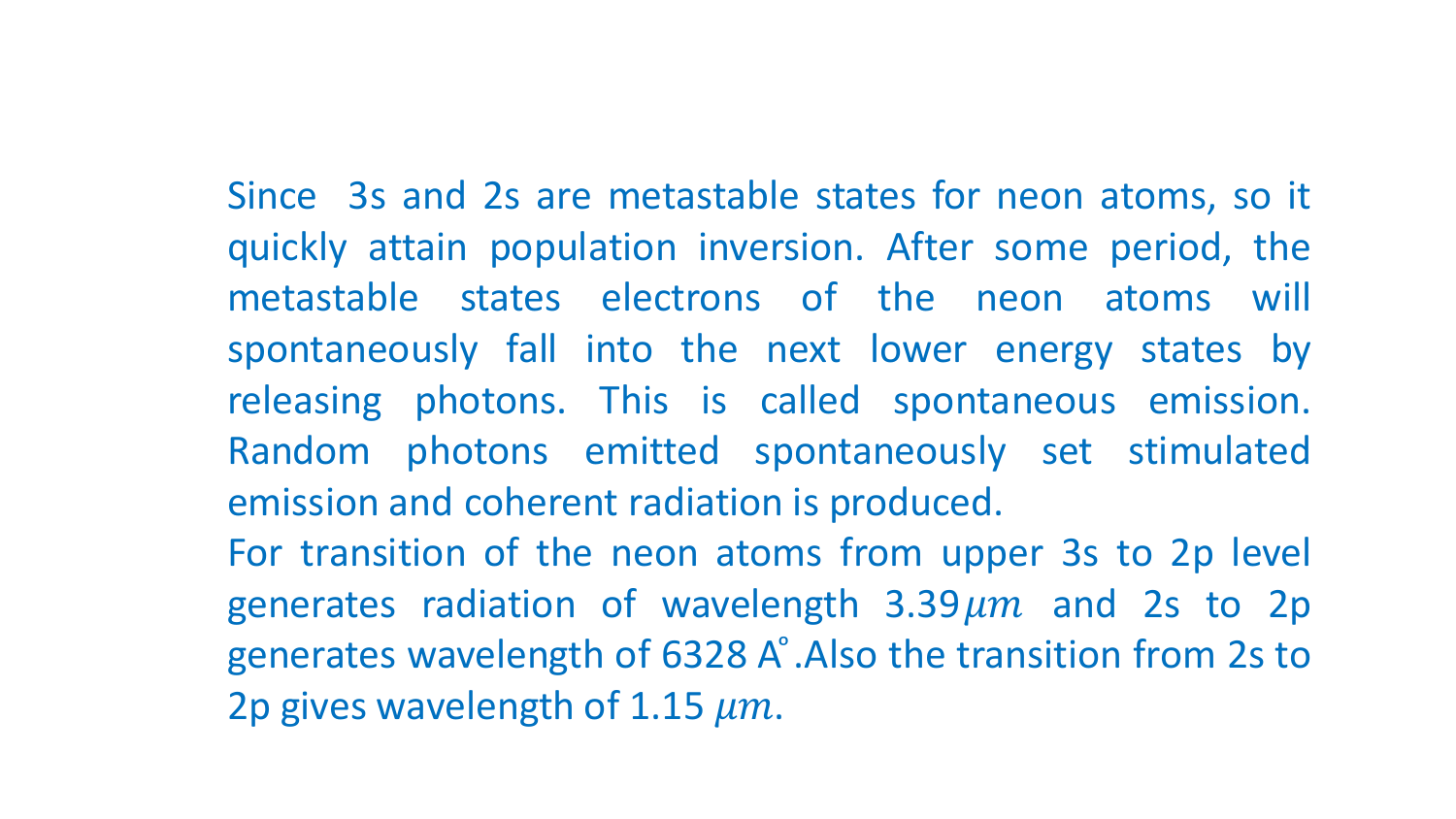Since waves with wavelength  $3.39 \mu m$  and 1.15  $\mu m$  are weak they are absorbed by the quartz glass tube and we get only light with wavelength 6328 A°.

From 2p to 1s level the atom comes down spontaneously and the atoms come back to ground state from the state 1s by the process of de-excitation by collision.

Since the two end of He Ne tube are at Brewster's angle so its cuts the perpendicular components of unpolarised laser light and we get polarised light of wavelength 6328A° as output.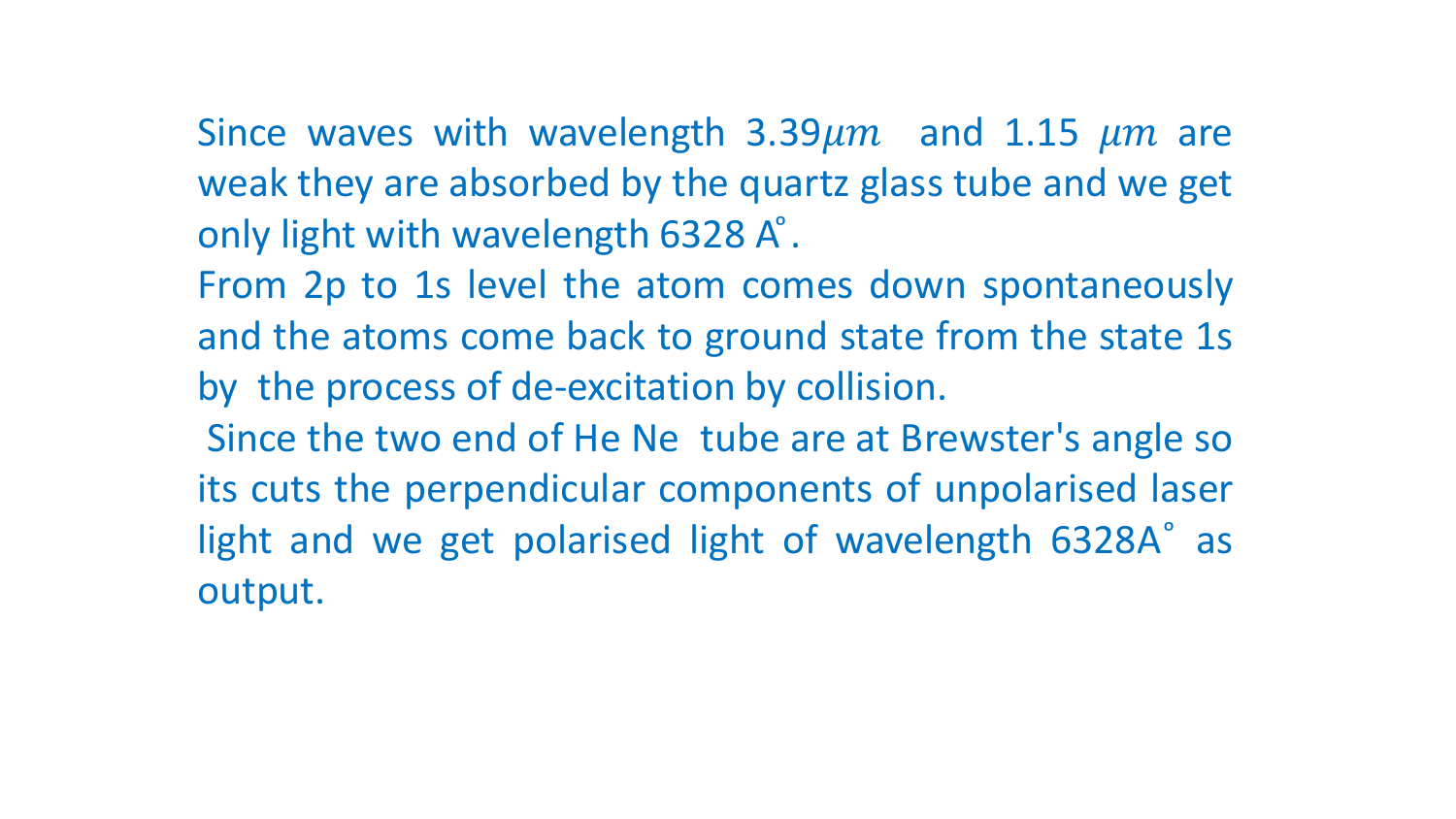Advantages of helium-neon laser: Helium-neon laser emits laser light in the visible portion of the spectrum. Low cost Operates without damage at higher temperatures Disadvantages of helium-neon laser: It has Low efficiency and low gain Helium-neon lasers are limited to low power tasks.